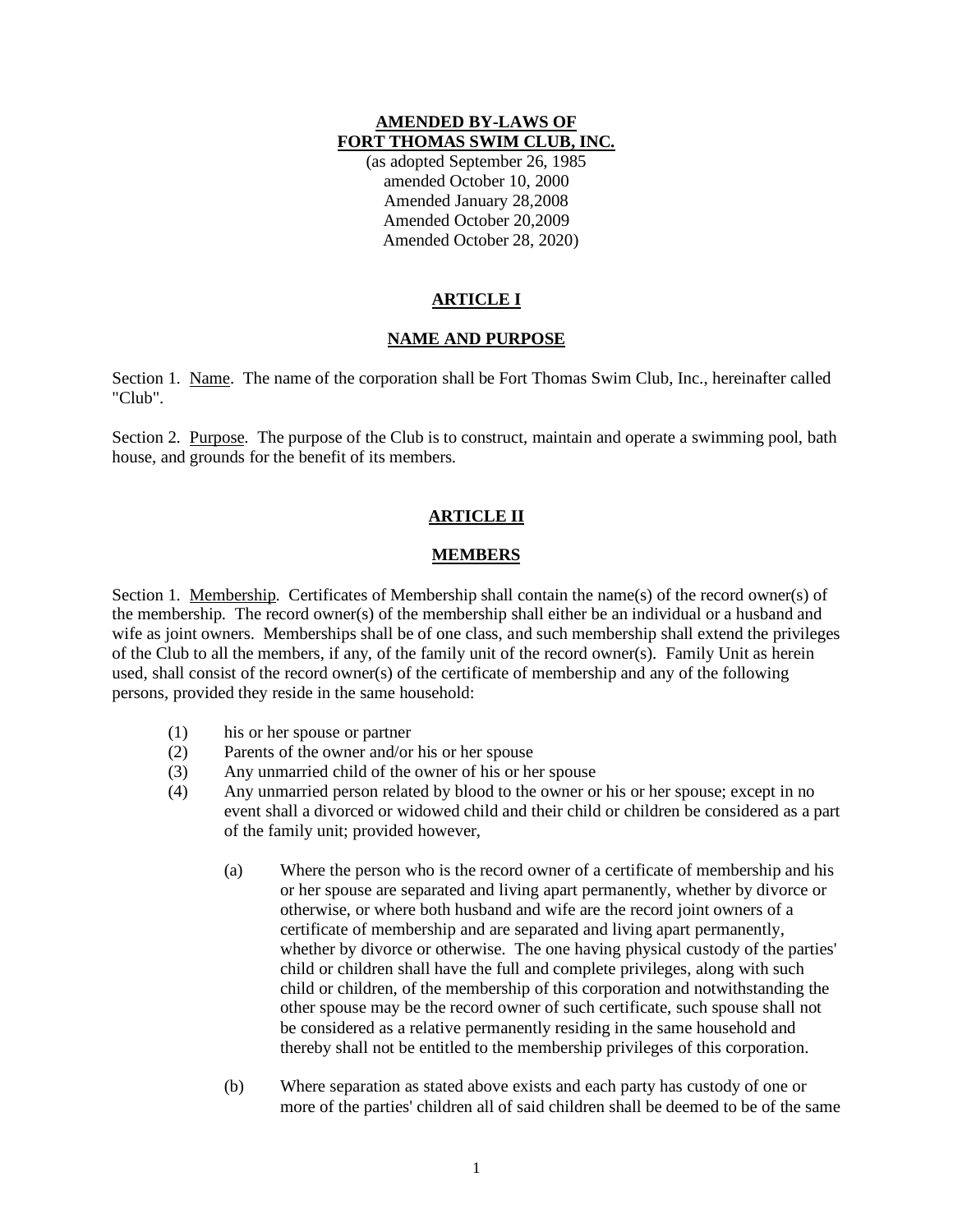household; provided, however, such parties shall determine as between themselves which of them shall be entitled to the Club's privileges. Should the parties fail to do so, the Board of Directors shall have the right of choice then by secret ballot.

(c) Where separation as stated in (a) or (b) above exists, the resignation on the part of a record owner of a certificate shall not terminate the membership of his or her spouse; provided, however, the latter continues to be in good standing and, in the event this Corporation is required to redeem the certificate by paying such resigning record owner the then value thereof, such spouse shall reimburse this Corporation for such expenditure at which time the certificate will be reissued to such spouse.

Section 2. Limitation on Membership. There shall be no more than  $550<sup>1</sup>$  memberships outstanding at any one time.

Section 3. Application. Application for membership shall be filed with the Membership Committee Chairman on forms provided by the Club.

Section 4. Acceptance. Each applicant for membership shall be proposed by two members, shall be recommended, in the order of receipt for applications for membership, favorably or unfavorably by the majority vote of the Membership Committee. An applicant shall be accepted to membership upon the favorable vote of the Board of Directors which shall notify the applicant in writing of such approval and fees due. If membership is not accepted, by payment of the required fees within 10 days after receipt of notification, the applicant shall forfeit his right to accept membership. Thereafter, he may again apply for admission to membership in accordance with these By-Laws.

Section 5. Termination or Suspension of Membership by Board. A membership may be terminated or suspended by the vote for suspension or termination of two-thirds (2/3) of the Board of Directors for any of the following reasons:

- (a) Delinquent account
- (b) Violation of these By-Laws
- (c) Violation of the operating rules of the Club
- (d) Verbal abuse, including but not limited to vulgar or profane language, or physical abuse directed against any person while on Club premises
- (e) Any action or conduct by a member deemed by the Board of Directors to be prejudicial to the best interest of the Club.

Such action shall not be taken until the member has been given 10 days written notice of the charges and an opportunity to appear and defend against the charges before the Board of Directors.

Any member who violates the Rules and Regulations and/or these By-Laws are subject to disciplinary action up to and including revoking that member's pool privileges for a period of time to be determined

<sup>1</sup> Amended October 20, 2009 According to Rules to Change By-Laws.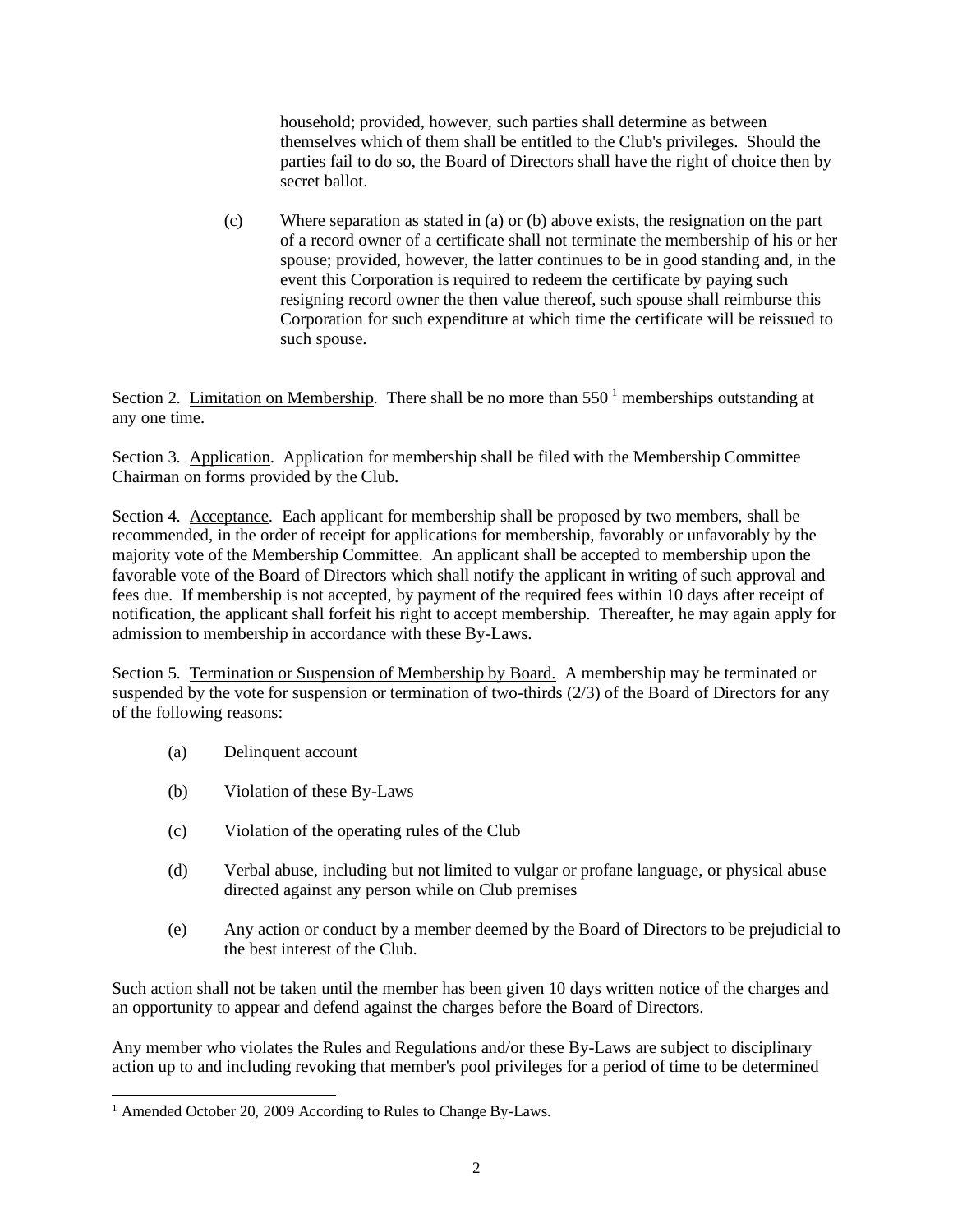by the Board of Directors and/or the Managers. Any non-member who violates the Rules and Regulations and/or these By-Laws will not be allowed back onto Club property for the remainder of the pool season. This disciplinary action may take effect immediately at the discretion of the Board of Directors and/or the Managers<sup>2</sup>.

Section 6. Termination by Death or Resignation. Unless terminated under Section 5 above, a membership shall terminate upon the resignation of the record owner(s) of the certificate of membership and his or her spouse, or upon the death of the last of said persons; provided, however, if such last person at the time of his or her death is survived by a child or children permanently residing in the household thereof, the membership shall not terminate and membership privileges of this Club shall extend to said child or children. A guardian or person having custody over said child or children shall have membership privileges of this Club as long as such person permanently resides with such child or children. Should such children of deceased members be separated and living in different households, then the privileges shall extend to such children but to only one person as guardian or person having custody of said children and such person's household. The same procedure set out in Article II, Section 1(b) shall be followed in determining such person under this section.

Section 7. Dues and Fees. As of the  $1<sup>st</sup>$  day of July, 1991, a membership fee of \$1,000.00, initiation fees and annual dues, in such amounts as may be determined by the Board of Directors, shall be paid by each membership.

Section 8. Annual Dues. Dues are due and payable before May 1 of every year. New members accepted prior to July 15 shall pay the full amount of annual dues for that year and those accepted after July 15 shall pay one-half of said annual dues.

Section 9. Membership Certificates. Membership certificate fees as of July 1, 1991, shall be \$1,000.00 and shall be paid on acceptance of membership to the Fort Thomas Swim Club, Inc. All current members of the Fort Thomas Swim Club, Inc. as appearing on the membership rolls of the Fort Thomas Swim Club, Inc. on the  $30<sup>th</sup>$  day of June, 1991, shall surrender the currently held membership certificate and shall purchase a new membership certificate for \$1,000.00. Said membership fee shall be paid on or before the  $1<sup>st</sup>$  day of July, 1991.

However, any member who holds a current membership certificate as of the  $30<sup>th</sup>$  day of June, 1991, shall be given a credit of \$250.00 on the purchase fee of the new \$1,000.00 membership certificate.

If membership is terminated for any reason, the membership certificate shall revert and be transferred to the Fort Thomas Swim Club, Inc. which shall reissue the membership certificate to applicants on a waiting list maintained by the Secretary of the Fort Thomas Swim Club, Inc., in the order which membership applications are received and after approval by the Fort Thomas Swim Club, Inc.

Section 10. Refund of Annual Dues. A membership terminated prior to July 15 of any year, shall receive a refund of one-half the annual dues paid for said year, and if terminated after July 15, shall receive no refund.

Section 11. Redemption of Membership Certificate. If the membership is terminated by a member after the 1<sup>st</sup> day of July, 1991, the Fort Thomas Swim Club, Inc. shall redeem the membership certificate in the amount of 75% of the original cost of the membership certificate to the holder of the certificate within 30 days of tender and shall reissue same pursuant to the terms of Article II herein. The remaining 25% of the

<sup>2</sup> Amended October 10, 2000 According to Rules to Change By-Laws.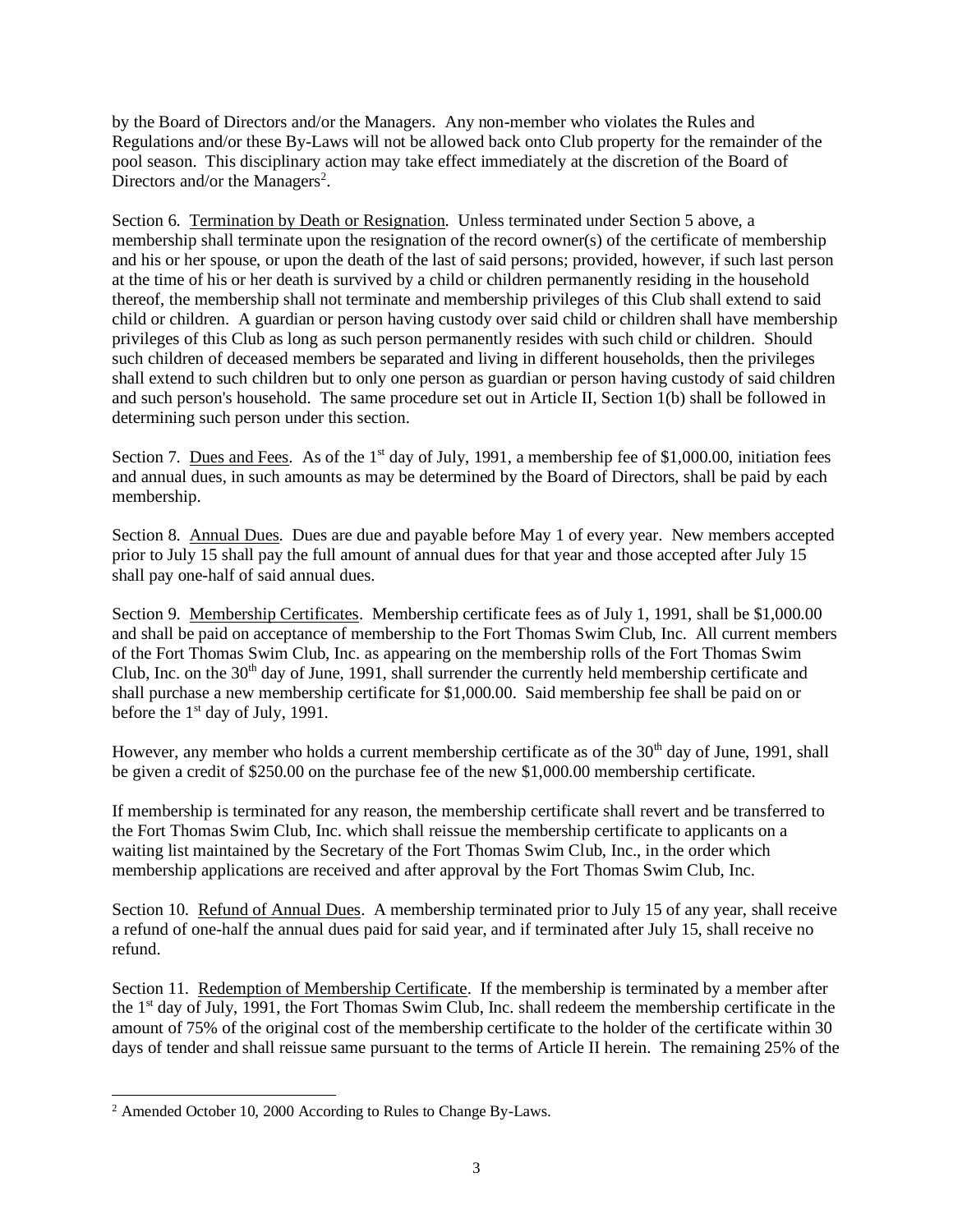original cost of the membership certificate shall be retained by the Fort Thomas Swim Club, Inc. as a transfer fee.

Section 12. Delinquency. If a member fails to pay his annual dues or other indebtedness by the due date, he shall be advised of such delinquency by the Treasurer by certified mail, return receipt requested, and if payment is not made by the date designated therein, such membership may be terminated.

Section 13. Voting. Each membership shall vote as one class and shall be entitled to one vote. Notices required to be given by law or by the By-Laws to members shall be given to record owner(s) of the membership, and that person shall be entitled to vote said membership. If the record owners of the membership are husband and wife, either spouse shall be entitled to cast one vote for said membership.

## **ARTICLE III**

### **MEETINGS OF THE MEMBERS**

Section 1. Annual Meeting. The annual meeting of the members shall be held at such time between September  $1<sup>st</sup>$  and October  $30<sup>th</sup>$  of each year and at such place as the Board of Directors shall designate.

At the annual meeting, Directors shall be elected, the President's and Treasurer's reports shall be given and such other business transacted as may properly come before the meeting.

Section 2. Special Meetings. Special meetings of the members may be called by the President, the Vice President, a majority of the Board of Directors. A special meeting shall also be called by the Secretary within thirty days upon written demand of at least 50 members stating the purpose thereof. No business other than that specified in the call shall be considered at any such meeting.

Section 3. Notice of Meetings. Not less than ten nor more than thirty days written or printed notice of all annual and special meetings of the members stating the time and place, and if a special meeting, the objects thereof, shall be given to each member by mailing or tendering via electronic means, if elected by the member, a copy thereof to their address as shown on the Club's records.

Section 4. Quorum. Thirty (30) memberships, present in person or via electronic means, shall constitute a quorum for the transaction of business at any annual, special, or adjourned meeting of members of the Club. If less than a quorum is in attendance for any meeting which shall have been called, such meeting may be adjourned by a majority of the memberships present. The affirmative vote of majority of the memberships present at a meeting, shall be necessary for the authorization or taking of any action voted upon by the members except as otherwise provided in the By-Laws.

## **SECTION IV**

### **BOARD OF DIRECTORS**

Section 1. Number and Qualifications of Directors. The Board of Directors shall consist of nine (9) persons, all of whom shall be members.

Section 2. Nominating Committee. The nominating committee shall consist of the three (3) directors whose terms expire at the end of the year, whose duty it shall be to nominate for Directors, a number of members equal to twice the number of Directors to be elected. The Committee shall, not less than thirty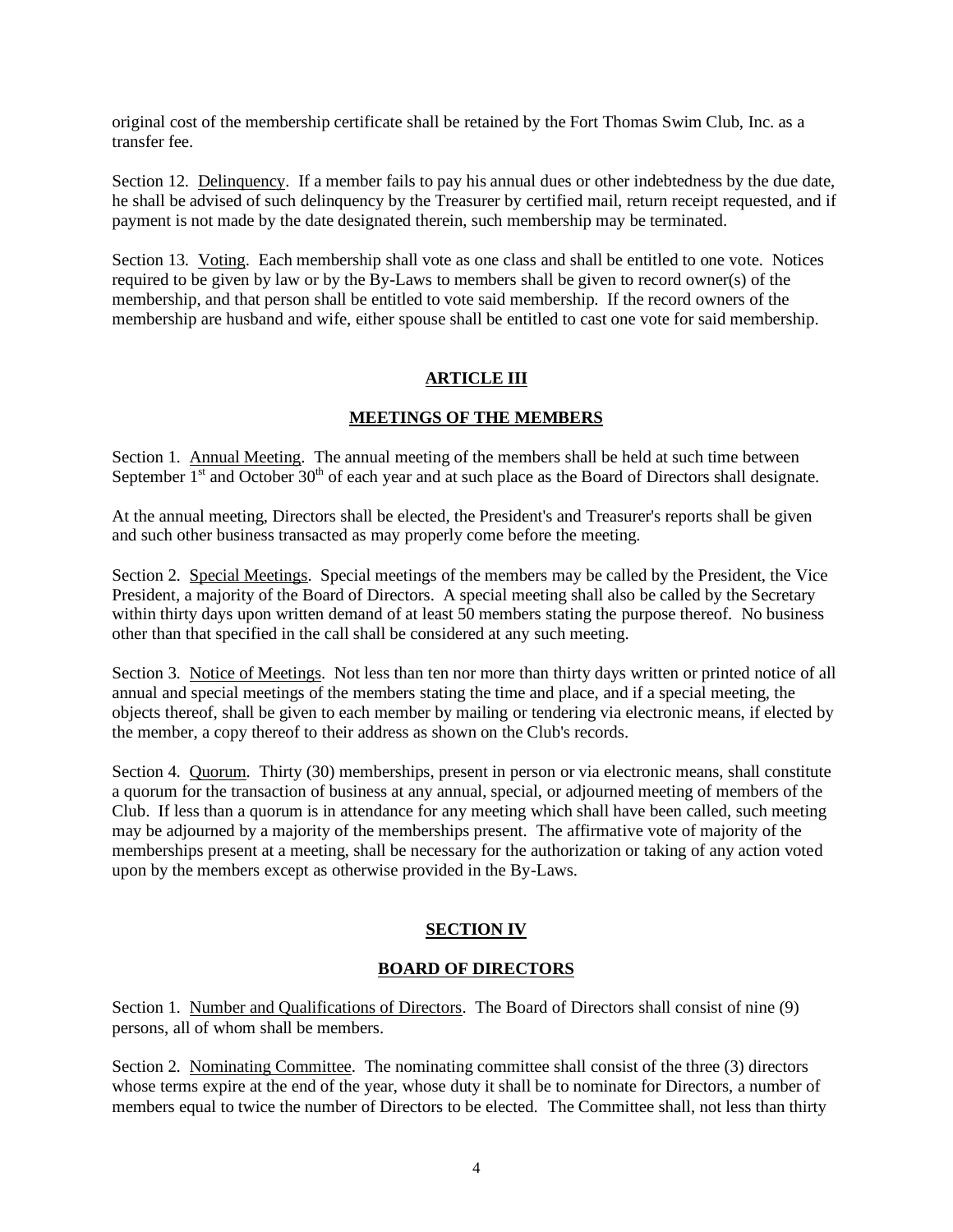(30) days before the annual meeting, report the names of nominees to the Secretary. The names of the nominees shall be included by the Secretary in the notice of the annual meeting.

Any member not so nominated may, not less than five (5) days before the annual meeting, file with the Secretary, his petition for candidacy signed by not less than twenty-five (25) members in good standing, whereupon the Secretary shall add such petitioner to the list of nominated candidates.

Section 3. Voting for Directors. A member shall be entitled to vote for as many candidates as there are Directors to be elected, but he shall not vote more than once for the same candidate. The candidates receiving the greatest number of votes shall be elected; and, in the event two or more candidates receive the same number of votes for the office of Director, voting shall continue until that number of the deadlocked candidates necessary to be elected to bring the Board to its authorized complement have received a greater number of votes. Thereupon, such candidate shall be declared by the inspectors of the election.

Section 4. Term of Office. Each Director shall hold office for three years and until his successor is elected and qualified. Three (3) Directors shall be elected for a term of three (3) years at each annual meeting.

Any vacancy occurring on the Board of Directors shall be filled by a majority vote of the remaining members of the Board. The person elected by the Board shall serve only until his successor shall be elected at the next annual general membership meeting. The successor shall be elected for the remainder of the vacant term.

Section 5. Meeting of the Board of Directors. The first meeting of a new Board of Directors shall be held within 30 days following each annual meeting, for the purpose of organization, and Board of Directors shall officially take office at that meeting. The Board of Directors shall meet at least once a month during the months of January through October, inclusive, at such time as the President of the Board designates.

Special meetings may be called by the President of the Board of Directors or any four (4) Directors. At least three (3) days notice of all meetings shall be given in writing or orally except that such notice may be waived by the entire Board of Directors.

Section 6. Quorum. A majority of the Board of Directors shall constitute a quorum for the transaction of any business. The act of a majority of the Directors present at a meeting at which a quorum is present, shall be the act of the Board of Directors except where a larger number is required under law or these By-Laws.

### Section 7. Powers and Duties.

- (a) The Board of Directors shall have the control and management of the business, funds, property and affairs of the Club, and may make, amend and repeal rules and regulations thereof.
- (b) It may borrow money but not authorize the encumbrance of the Club property to secure such indebtedness in excess of \$50,000.00. It may not sell, lease or otherwise dispose of any real estate owned by the Club, or assets *in toto* of the Club, without a majority vote of the entire membership.
- (c) It may supervise the admission and termination of membership consistent with the provisions of these By-Laws.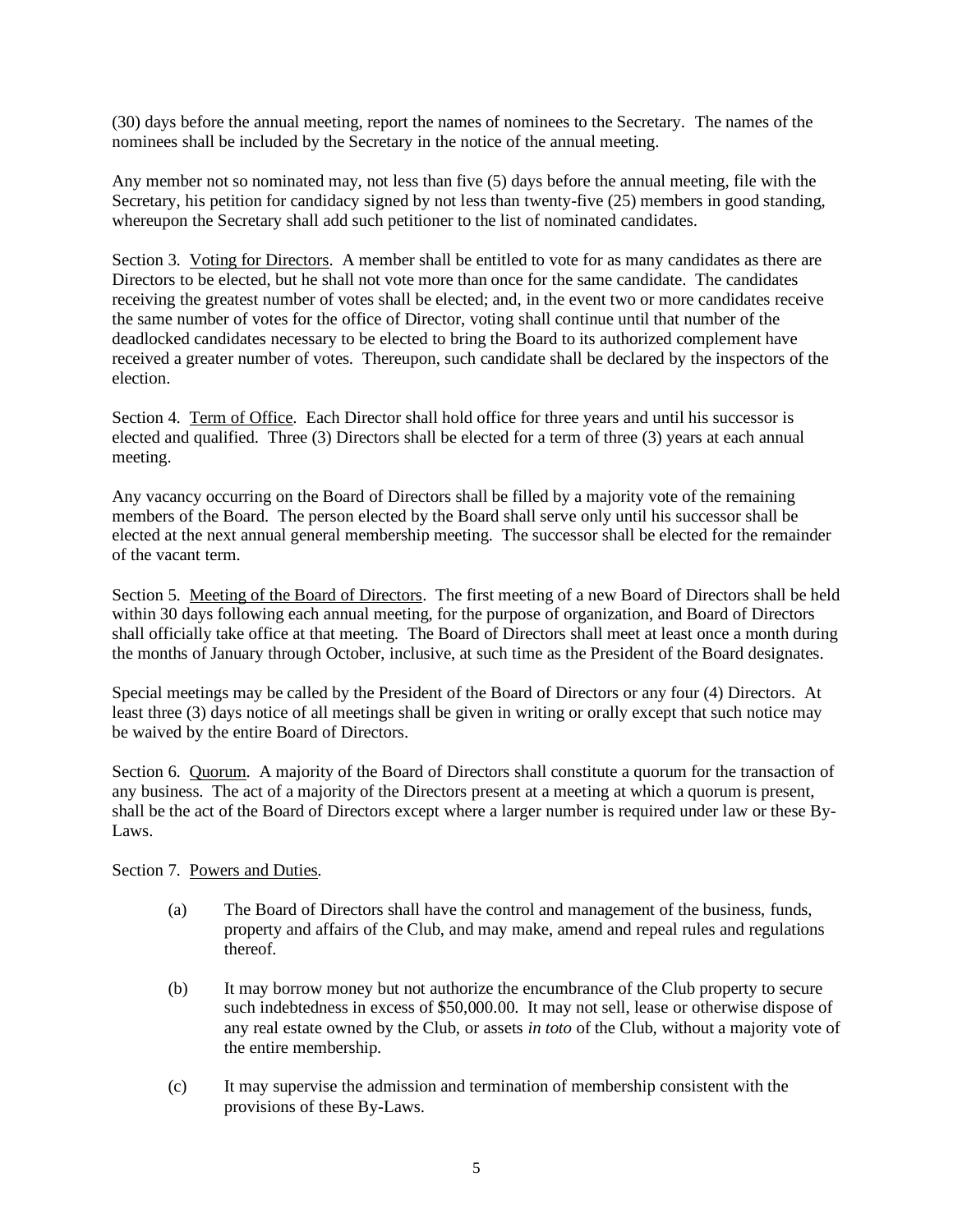- (d) It may appoint and remove agents, servants and employees and fix their duties and compensation.
- (e) Any Director of the Club may be removed for cause by the affirmative vote of two-thirds (2/3) of the members present at a meeting thereof duly called and held for such purpose.

Section 8. Liability. A Director of the Club shall not be personally liable to the Club or its members for monetary damages for breach of duty as a Director, except for liability:

- (a) For any transaction in which the Director's personal financial interest is in conflict with the financial interest of the Club or its members.
- (b) For acts or omissions not in good faith or which involve intentional misconduct, or are known to the Director to be a violation of law, and
- (c) For any transaction from which the Director derived an improper personal benefit.

## **ARTICLE V**

#### **OFFICERS**

Section 1. General. The officers shall be a President, a Vice President, a Secretary and a Treasurer, each of whom shall be elected by the Board of Directors at the first meeting following the annual meeting of the members. Officers shall hold office for one year and until their successors are elected and qualified. The President, Vice President, Secretary and Treasurer shall be Directors. The Board of Directors may also elect or appoint other officers or assistants, who need not be Directors, and may assign them such duties as the Board of Directors may deem necessary.

Section 2. Duties. The officers shall have all the powers and perform all the duties which are incident to their respective offices pursuant to the laws of Kentucky, or which are assigned by the Board of Directors, including, but not limited to, the following:

- (a) The President shall preside at all meetings of the members and Directors and shall sign, together with the Secretary, all written contracts and obligations of the Club, and, with the Treasurer, shall countersign all checks. He shall be *ex officio*, a member of all committees with the right to vote. He shall exercise, subject to the control of the Board of Directors, a general supervision over the affairs of the Club.
- (b) The Vice President shall have and exercise all powers and authority and shall perform all duties of the President during his absence or disability to act. In case both the President and Vice President are absent or unable to perform their duties, the Board of Directors may appoint a president pro-tem.
- (c) The Secretary shall keep the minutes of all proceedings of the Board of Directors and all meetings of the members and make a proper record of same. He shall maintain a list of current members and waiting list. He shall keep such books as may be required by the Board of Directors. He shall give all notices required by law or these By-Laws.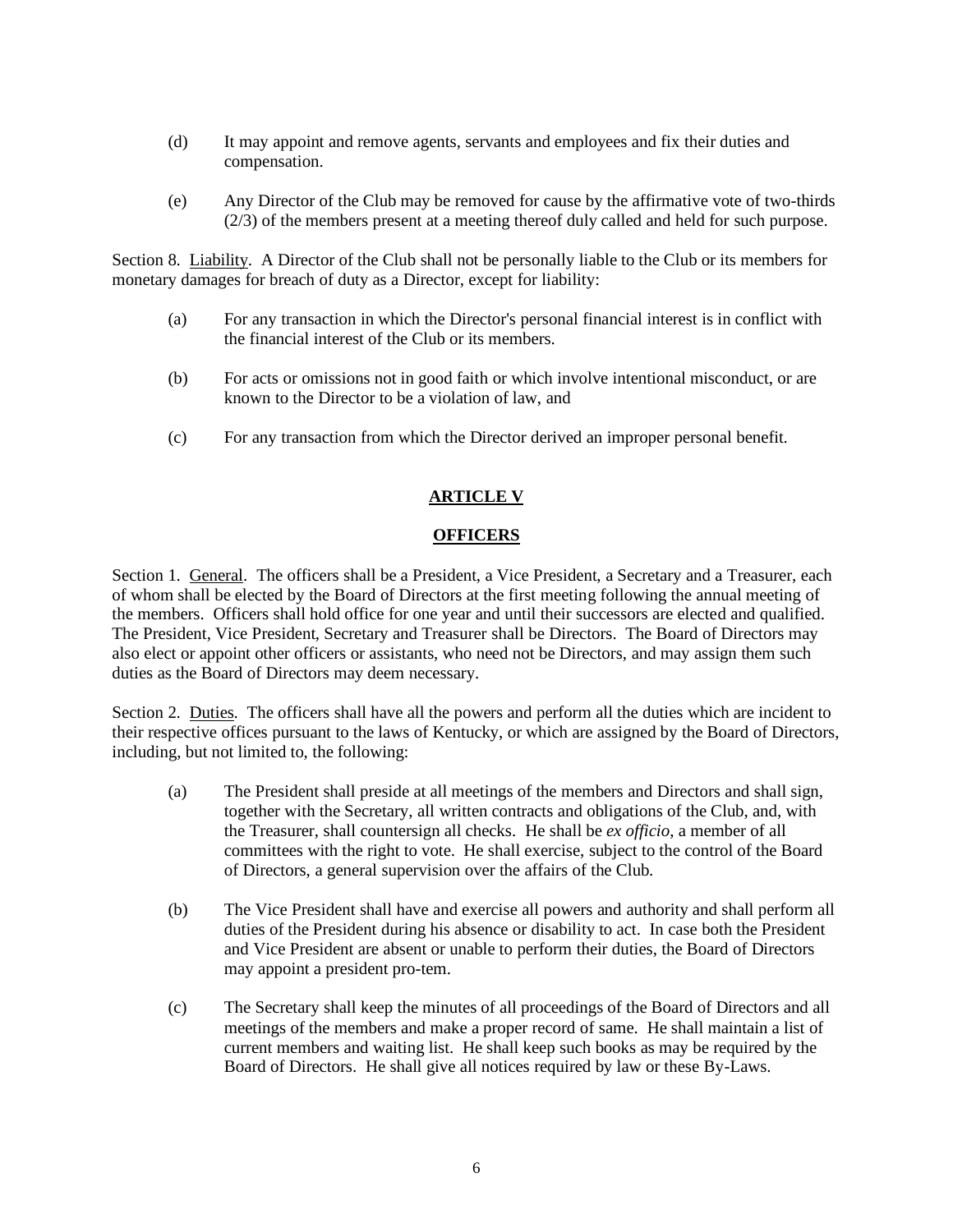(d) The Treasurer shall have the custody of the funds and securities of the Club. When necessary or proper, he may endorse on behalf of the Club for collection, checks, notes and other obligations. He shall deposit the funds of the Club to its credit in such banks as the Board of Directors may designate. He shall keep in the books of the Club, full and accurate accounts of all monies received and paid by him for the account of the Club. He shall submit to the annual meeting of the members, a statement of the financial condition of the Club, which shall include a balance sheet and profit and loss statement for the past year. He shall issue and attest, with the President, all certificates of membership.

Surety bonds in the amounts and with such sureties as may be satisfactory to the Board of Directors shall be required of the Treasurer, and may be required by the Board or any other officer, agent, or employee, the cost thereof to be paid by the Club.

- (e) There shall be six (6) standing committees as follows:
	- 1. The Membership Committee
	- 2. The Pool and Grounds Committee
	- 3. The Finance Committee
	- 4. The Activities Committee
	- 5. The Nominating Committee
	- 6. The Auditing Committee

The chairmen of the standing committees (except Auditing Committee) shall be members of the Board of Directors. Other than the Chairmen, the members of said committees need not be members of the Board of Directors. Said committees shall be appointed annually by the President, subject to the approval of the Board of Directors. The President shall instruct in writing all committees as to their duties.

In addition to the above and foregoing committees, the President, with the consent and approval of the Board of Directors, may from time to time create and appoint other and further committees and prescribe their duties. Acts of all committees shall be subject to the approval of the Board of Directors.

Section 3. Removal. Any officer may be removed for cause by two-thirds  $(2/3)$  vote of the entire membership of the Board of Directors at a meeting called and held for such purpose.

### **ARTICLE VI**

#### **MISCELLANEOUS**

Section 1. Dissolution. The Club may elect to wind up its affairs and dissolve by resolution authorizing such action adopted at a meeting of members duly called for such purpose. Said resolution may be adopted by the affirmative vote of two-thirds (2/3) of the entire membership. Assets of the Club shall be paid over and distributed, if consistent with law, in the following order: Outstanding indebtedness,